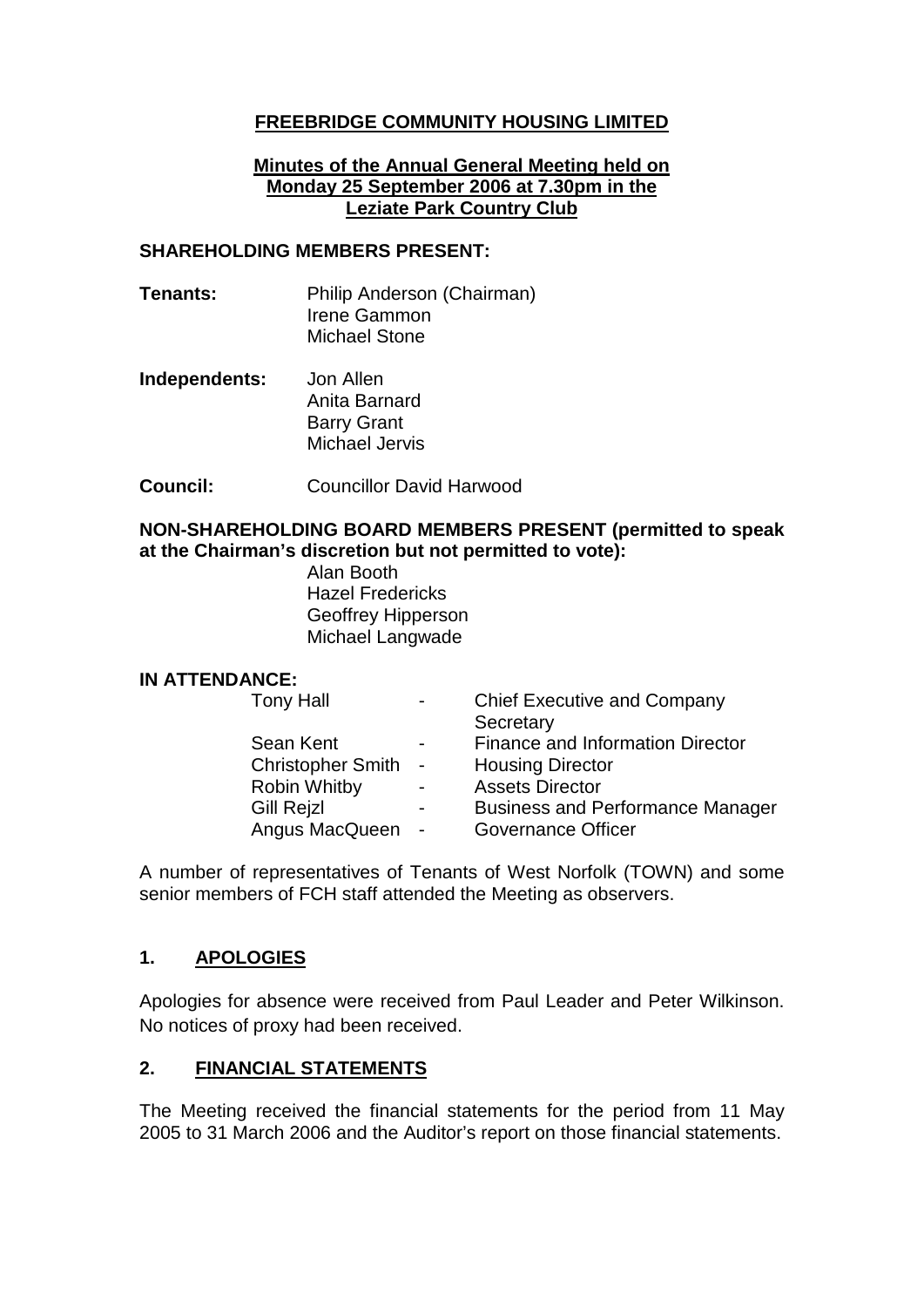## **3. APPOINTMENT OF AUDITOR**

The Finance and Information Director explained the process undertaken to select the Association's Auditor.

**RESOLVED:** That Grant Thornton LLP be appointed as Auditor of the Association.

## **4. TENANT SHAREHOLDING POLICY**

The Meeting received the Association's Tenant Shareholding Policy.

### **5. APPOINTMENT OF INDEPENDENT BOARD MEMBER**

The Chief Executive explained the process undertaken to select a new Independent Board Member.

**RESOLVED:** That Patricia Ann Southgate be appointed as an Independent Board Member, to fill the vacancy created by the resignation of Chimi Shakohoxha.

### **6. POSITION REPORT 2006**

The Meeting received the Position Report 2006, which included the following:

- the Board's report on the affairs of the Association;
- the Board's statement of the values and objectives of the Association;
- a statement of the current obligations of Board members to the Board and the Association;
- a statement of the skills, qualities and experience required by the Board amongst its members; and
- the Board's report on the Community Empowerment Strategy.

## **7. NOTICE OF APPOINTMENT OF TENANT BOARD MEMBER**

The Chairman explained that, under the Association's Rules, one Tenant Board Member had been required to stand down with effect from this Meeting. Peter Wilkinson had duly stood down, and the Chairman asked that his thanks, on behalf of the Association, be placed on record for Mr Wilkinson's tireless work as a Board member, despite ongoing health problems.

The Chief Executive and Company Secretary described the process undertaken to elect the new Tenant Board Member. Two candidates had been put forward to a ballot, which had been open to all of the Association's tenants. The result of the ballot had been as follows:

| <b>Sylvia Calver</b> | 1,354 votes |
|----------------------|-------------|
| <b>Bill Guyan</b>    | 1,198 votes |
| Spoilt papers        | 19          |